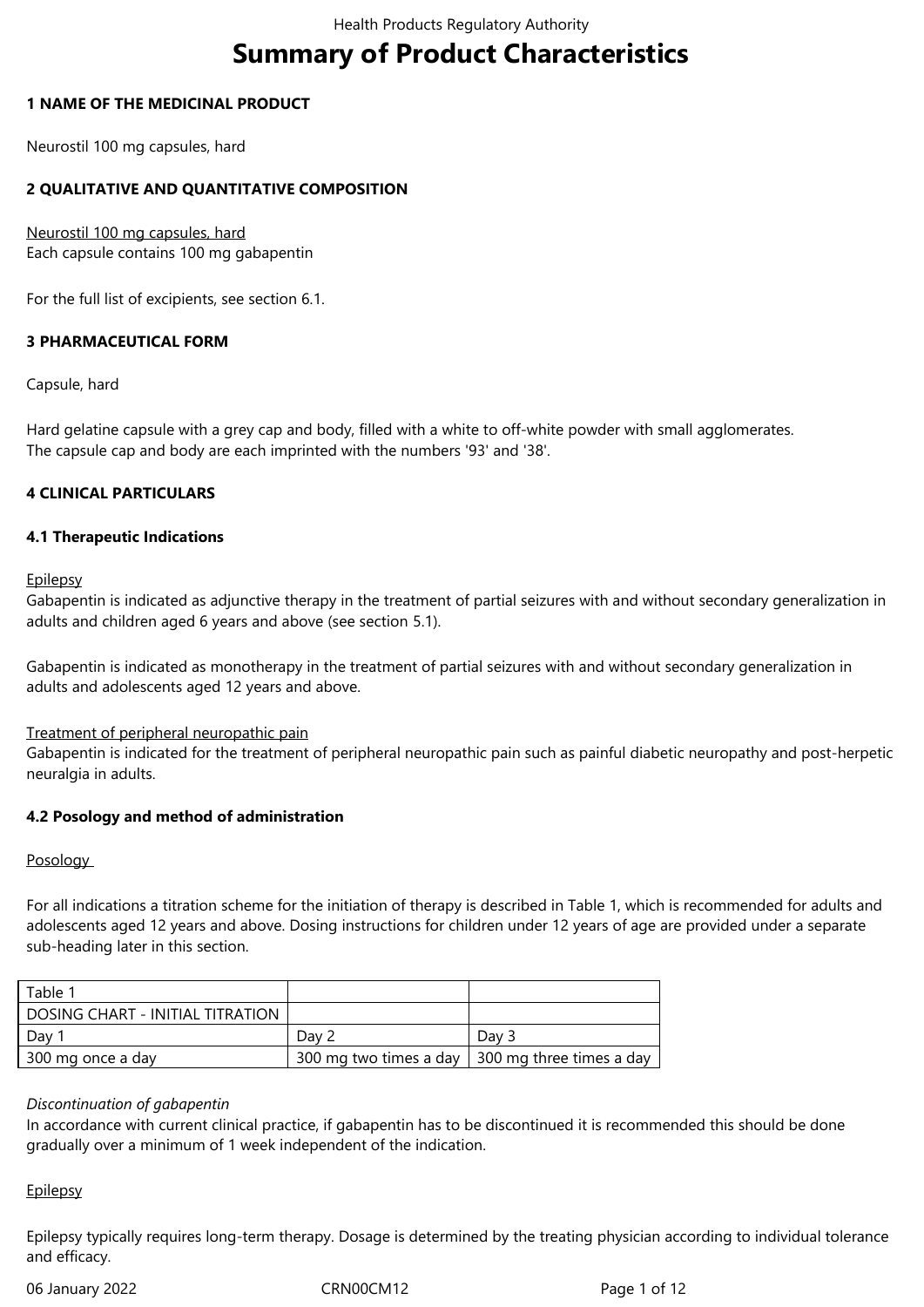# *Adults and adolescents*

In clinical trials, the effective dosing range was 900 to 3600 mg/day. Therapy may be initiated by titrating the dose as described in Table 1 or by administering 300 mg three times a day (TID) on Day 1. Thereafter, based on individual patient response and tolerability, the dose can be further increased in 300 mg/day increments every 2-3 days up to a maximum dose of 3600 mg/day. Slower titration of gabapentin dosage may be appropriate for individual patients. The minimum time to reach a dose of 1800 mg/day is one week, to reach 2400 mg/day is a total of 2 weeks, and to reach 3600 mg/day is a total of 3 weeks. Dosages up to 4800 mg/day have been well tolerated in long-term open-label clinical studies. The total daily dose should be divided in three single doses, the maximum time interval between the doses should not exceed 12 hours to prevent breakthrough convulsions.

## *Children aged 6 years and above*

The starting dose should range from 10 to 15 mg/kg/day and the effective dose is reached by upward titration over a period of approximately three days. The effective dose of gabapentin in children aged 6 years and older is 25 to 35 mg/kg/day. Dosages up to 50 mg/kg/day have been well tolerated in a long-term clinical study. The total daily dose should be divided in three single doses, the maximum time interval between doses should not exceed 12 hours.

It is not necessary to monitor gabapentin plasma concentrations to optimize gabapentin therapy. Further, gabapentin may be used in combination with other antiepileptic medicinal products without concern for alteration of the plasma concentrations of gabapentin or serum concentrations of other antiepileptic medicinal products.

## Peripheral neuropathic pain

## *Adults*

The therapy may be initiated by titrating the dose as described in Table 1. Alternatively, the starting dose is 900 mg/day given as three equally divided doses. Thereafter, based on individual patient response and tolerability, the dose can be further increased in 300 mg/day increments every 2-3 days up to a maximum dose of 3600 mg/day. Slower titration of gabapentin dosage may be appropriate for individual patients. The minimum time to reach a dose of 1800 mg/day is one week, to reach 2400 mg/day is a total of 2 weeks, and to reach 3600 mg/day is a total of 3 weeks.

In the treatment of peripheral neuropathic pain such as painful diabetic neuropathy and post-herpetic neuralgia, efficacy and safety have not been examined in clinical studies for treatment periods longer than 5 months. If a patient requires dosing longer than 5months for the treatment of peripheral neuropathic pain, the treating physician should assess the patient's clinical status and determine the need for additional therapy.

## Instruction for all areas of indication

In patients with poor general health, i.e., low body weight, after organ transplantation etc., the dose should be titrated more slowly, either by using smaller dosage strengths or longer intervals between dosage increases.

# Elderly (over 65 years of age)

Elderly patients may require dosage adjustment because of declining renal function with age (see Table 2). Somnolence, peripheral oedema and asthenia may be more frequent in elderly patients.

## Renal impairment

Dosage adjustment is recommended in patients with compromised renal function as described in Table 2 and/or those undergoing haemodialysis. Gabapentin 100 mg capsules can be used to follow dosing recommendations for patients with renal insufficiency.

| Table 2                                                |           |                                        |
|--------------------------------------------------------|-----------|----------------------------------------|
| DOSAGE OF GABAPENTIN IN ADULTS BASED ON RENAL FUNCTION |           |                                        |
| Creatinine Clearance (ml/min)                          |           | Total Daily Dose <sup>a</sup> (mg/day) |
| $\geq 80$                                              |           | 900-3600                               |
| 50-79                                                  |           | 600-1800                               |
| $30 - 49$                                              |           | 300-900                                |
| 06 January 2022                                        | CRN00CM12 | Page 2 of 12                           |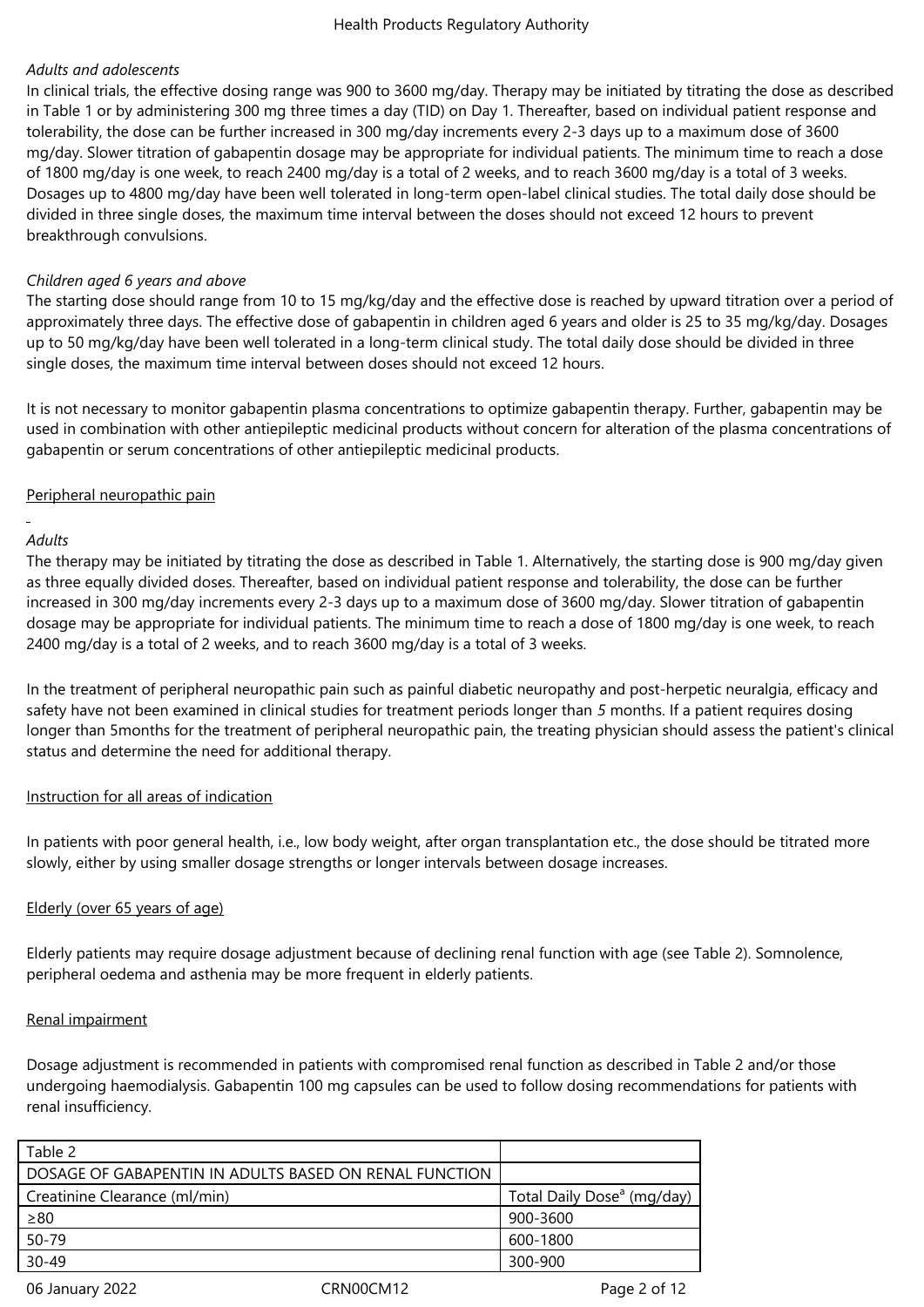| Health Products Regulatory Authority |
|--------------------------------------|
|--------------------------------------|

| $\sim$<br>. .<br>$15 -$<br>. .<br>-- |  |
|--------------------------------------|--|
| . J                                  |  |

<sup>a</sup> Total daily dose should be administered as three divided doses. Reduced dosages are for patients with renal impairment (creatinine clearance <79 ml/min).

 $b$ The 150 mg daily dose to be administered as 300 mg every other day.

 $c$  For patients with creatinine clearance <15 ml/min, the daily dose should be reduced in proportion to creatinine clearance (e.g., patients with a creatinine clearance of 7.5 ml/min should receive one-half the daily dose that patients with a creatinine clearance of 15 ml/min receive).

# Use in patients undergoing haemodialysis

For anuric patients undergoing haemodialysis who have never received gabapentin, a loading dose of 300 to 400 mg, then 200 to 300 mg of gabapentin following each 4 hours of haemodialysis, is recommended. On dialysis-free days, there should be no treatment with gabapentin.

For renally impaired patients undergoing haemodialysis, the maintenance dose of gabapentin should be based on the dosing recommendations found in Table 2. In addition to the maintenance dose, an additional 200 to 300 mg dose following each 4-hour haemodialysis treatment is recommended.

# Method of administration

For oral use.

Gabapentin can be taken with or without food and should be swallowed whole with sufficient fluid-intake (e.g. a glass of water).

# **4.3 Contraindications**

Hypersensitivity to the active substance or to any of the excipients listed in section 6.1.

# **4.4 Special warnings and precautions for use**

# Drug Rash withEosinophiliaand SystemicSymptoms(DRESS)

Severe, life-threatening, systemic hypersensitivity reactions such as Drug rash with eosinophilia and systemic symptoms (DRESS) have been reported in patients taking antiepileptic drugs including gabapentin (see section 4.8). It is important to note that early manifestations of hypersensitivity, such as fever or lymphadenopathy, may be present even though rash is not evident. If such signs or symptoms are present, the patient should be evaluated immediately. Gabapentin should be discontinued if an alternative etiology for the signs or symptoms cannot be established.

# **Anaphylaxis**

Gabapentin can cause anaphylaxis. Signs and symptoms in reported cases have included difficulty breathing, swelling of the lips, throat, and tongue, and hypotension requiring emergency treatment. Patients should be instructed to discontinue gabapentin and seek immediate medical care should they experience signs or symptoms of anaphylaxis (see section 4.8).

# Suicidal ideationandbehaviour

Suicidal ideation and behaviour have been reported in patients treated with anti-epileptic agents in several indications. A meta-analysis of randomised placebo controlled trials of anti-epileptic drugs has also shown a small increased risk of suicidal ideation and behaviour. The mechanism of this risk is not known and the available data do not exclude the possibility of an increased risk for gabapentin.

Patients should be monitored for signs of suicidal ideation and behaviours and appropriate treatment should be considered. Patients (and caregivers of patients) should be advised to seek medical advice should signs of suicidal ideation or behaviour emerge.

# Acute pancreatitis

If a patient develops acute pancreatitis under treatment with gabapentin, discontinuation of gabapentin should be considered (see section 4.8).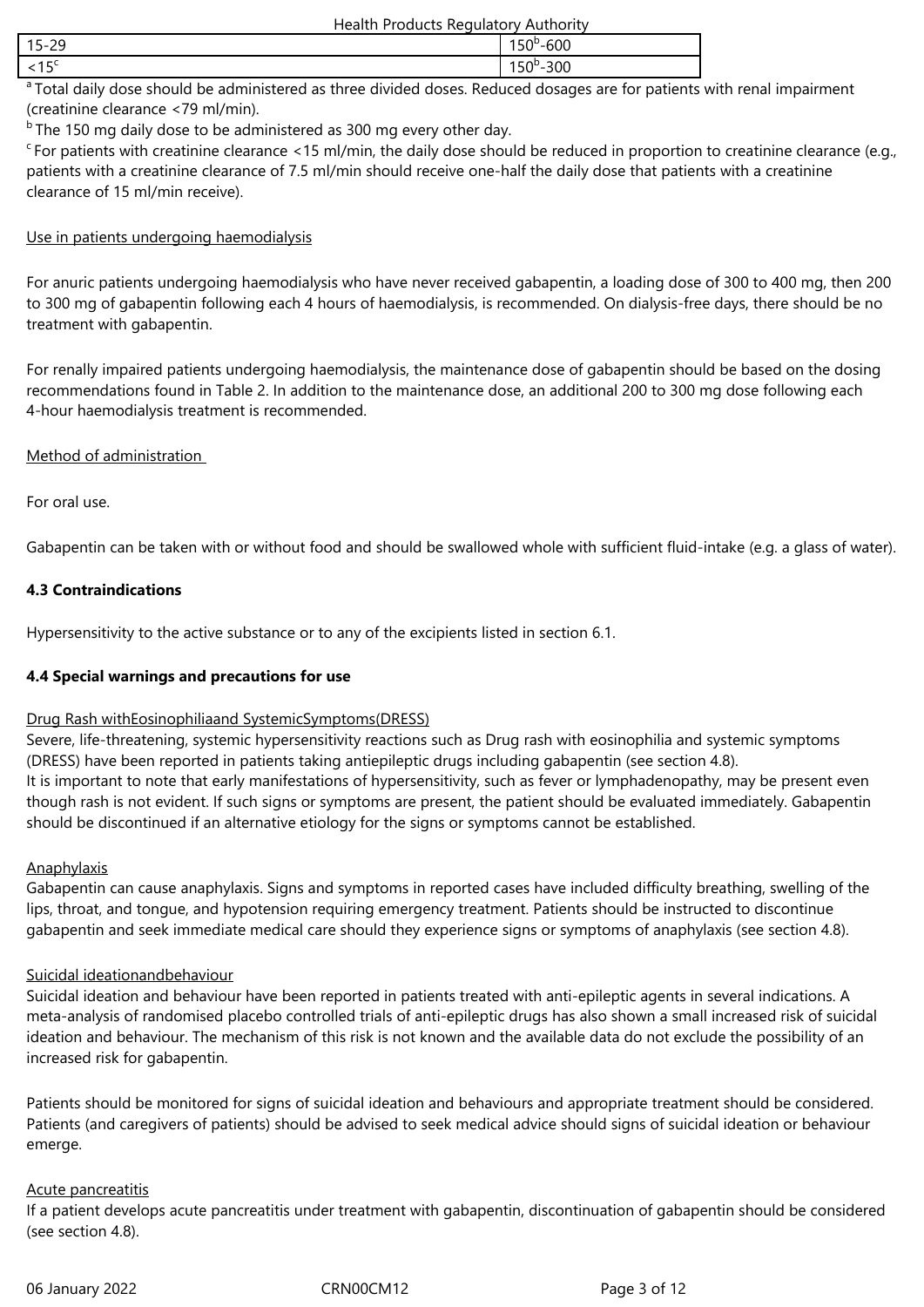# Seizures

Although there is no evidence of rebound seizures with gabapentin, abrupt withdrawal of anticonvulsants in epileptic patients may precipitate status epilepticus (see section 4.2).

As with other antiepileptic medicinal products, some patients may experience an increase in seizure frequency or the onset of new types of seizures with gabapentin.

As with other anti-epileptics, attempts to withdraw concomitant anti-epileptics in treatment refractive patients on more than one anti-epileptic, in order to reach gabapentin monotherapy have a low success rate.

Gabapentin is not considered effective against primary generalized seizures such as absences and may aggravate these seizures in some patients. Therefore, gabapentin should be used with caution in patients with mixed seizures including absences.

# Dizziness, somnolence, loss of consciousness, confusion, and mental impairment

Gabapentin treatment has been associated with dizziness and somnolence, which could increase the occurrence of accidental injury (fall). There have also been post-marketing reports of confusion, loss of consciousness and mental impairment. Therefore, patients should be advised to exercise caution until they are familiar with the potential effects of the medication.

# Concomitant use with opioids and other CNS depressants

Patients who require concomitant treatment with central nervous system (CNS) depressants, including opioids, should be carefully observed for signs of central nervous system (CNS) depression, such as somnolence, sedation and respiratory depression. Patients who use gabapentin and morphine concomitantly may experience increases in gabapentin concentrations. The dose of gabapentin, or concomitant treatment with CNS depressants including opioids, should be reduced appropriately (see section 4.5).

Caution is advised when prescribing gabapentin concomitantly with opioids due to risk of CNS depression. In a population-based, observational, nested case-control study of opioid users, co-prescription of opioids and gabapentin was associated with an increased risk for opioid-related death compared to opioid prescription use alone (adjusted odds ratio [aOR], 1.49 [95% Cl, 1.18 to 1.88, p<0.001]).

# Respiratory depression

Gabapentin has been associated with severe respiratory depression. Patients with compromised respiratory function, respiratory or neurological disease, renal impairment, concomitant use of CNS depressants and the elderly might be at higher risk of experiencing this severe adverse reaction. Dose adjustments might be necessary in these patients.

# Elderly (over 65 years of age)

No systematic studies in patients 65 years or older have been conducted with gabapentin. In one double blind study in patients with neuropathic pain, somnolence, peripheral oedema and asthenia occurred in a somewhat higher percentage in patients aged 65 years or above, than in younger patients. Apart from these findings, clinical investigations in this age group do not indicate an adverse event profile different from that observed in younger patients.

## Paediatric population

The effects of long-term (greater than 36 weeks) gabapentin therapy on learning, intelligence, and development in children and adolescents have not been adequately studied. The benefits of prolonged therapy must therefore be weighed against the potential risks of such therapy.

## Abuseanddependence

Cases of abuse and dependence have been reported in the post-marketing database. Carefully evaluate patients for a history of drug abuse and observe them for possible signs of gabapentin abuse e.g. drug-seeking behaviour, dose escalation, development of tolerance.

## Laboratory tests

False positive readings may be obtained in the semi-quantitative determination of total urine protein by dipstick tests. It is therefore recommended to verify such a positive dipstick test result by methods based on a different analytical principle such as the Biuret method, turbidimetric or dye-binding methods, or to use these alternative methods from the beginning.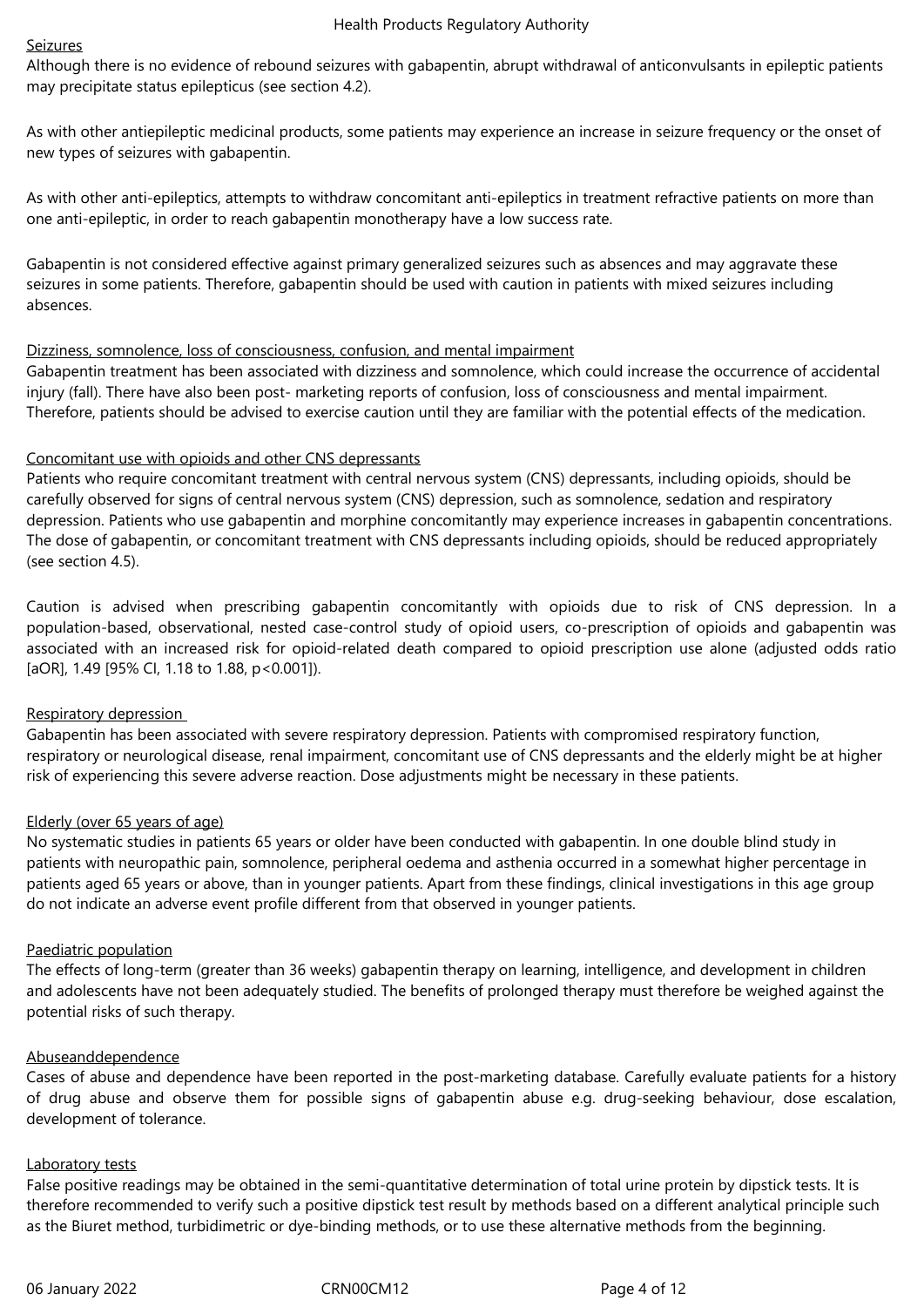## Health Products Regulatory Authority **4.5 Interaction with other medicinal products and other forms of interactions**

There are spontaneous and literature case reports of respiratory depression, sedation, and death associated with gabapentin when co-administered with CNS depressants, including opioids. In some of these reports, the authors considered the combination of gabapentin with opioids to be a particular concern in frail patients, in the elderly, in patients with serious underlying respiratory disease, with polypharmacy, and in those with substance abuse disorders.

In a study involving healthy volunteers (N=12), when a 60 mg controlled-release morphine capsule was administered 2 hours prior to a 600 mg gabapentin capsule, mean gabapentin AUC increased by 44% compared to gabapentin administered without morphine. Therefore, patients who require concomitant treatment with opioids should be carefully observed for signs of CNS depression, such as somnolence, sedation and respiratory depression and the dose of gabapentin or opioid should be reduced appropriately.

No interaction between gabapentin and phenobarbital, phenytoin, valproic acid or carbamazepine has been observed.

Gabapentin steady-state pharmacokinetics are similar for healthy subjects and patients with epilepsy receiving these antiepileptic agents.

Co-administration of gabapentin with oral contraceptives containing norethindrone and/or ethinyl estradiol, does not influence the steady-state pharmacokinetics of either component.

Co-administration of gabapentin with antacids containing aluminium and magnesium, reduces gabapentin bioavailability up to 24%. It is recommended that gabapentin be taken at the earliest two hours following antacid administration

Renal excretion of gabapentin is unaltered by probenecid.

A slight decrease in renal excretion of gabapentin that is observed when it is co-administered with cimetidine is not expected to be of clinical importance.

# **4.6 Fertility, pregnancy and lactation**

## **Pregnancy**

# *Risk related to epilepsy and antiepileptic medicinal products in general*

The risk of birth defects is increased by a factor of  $2 - 3$  in the offspring of mothers treated with an antiepileptic medicinal product. Most frequently reported are cleft lip, cardiovascular malformations and neural tube defects. Multiple antiepileptic drug therapy may be associated with a higher risk of congenital malformations than monotherapy, therefore it is important that monotherapy is practised whenever possible. Specialist advice should be given to women who are likely to become pregnant or who are of childbearing potential and the need for antiepileptic treatment should be reviewed when a woman is planning to become pregnant. No sudden discontinuation of antiepileptic therapy should be undertaken as this may lead to breakthrough seizures, which could have serious consequences for both mother and child. Developmental delay in children of mothers with epilepsy has been observed rarely. It is not possible to differentiate if the developmental delay is caused by genetic, social factors, maternal epilepsy or the antiepileptic therapy.

# *Risk related to gabapentin*

Gabapentin crosses the human placenta.

There are no or limited amount of data from the use of gabapentin in pregnant women.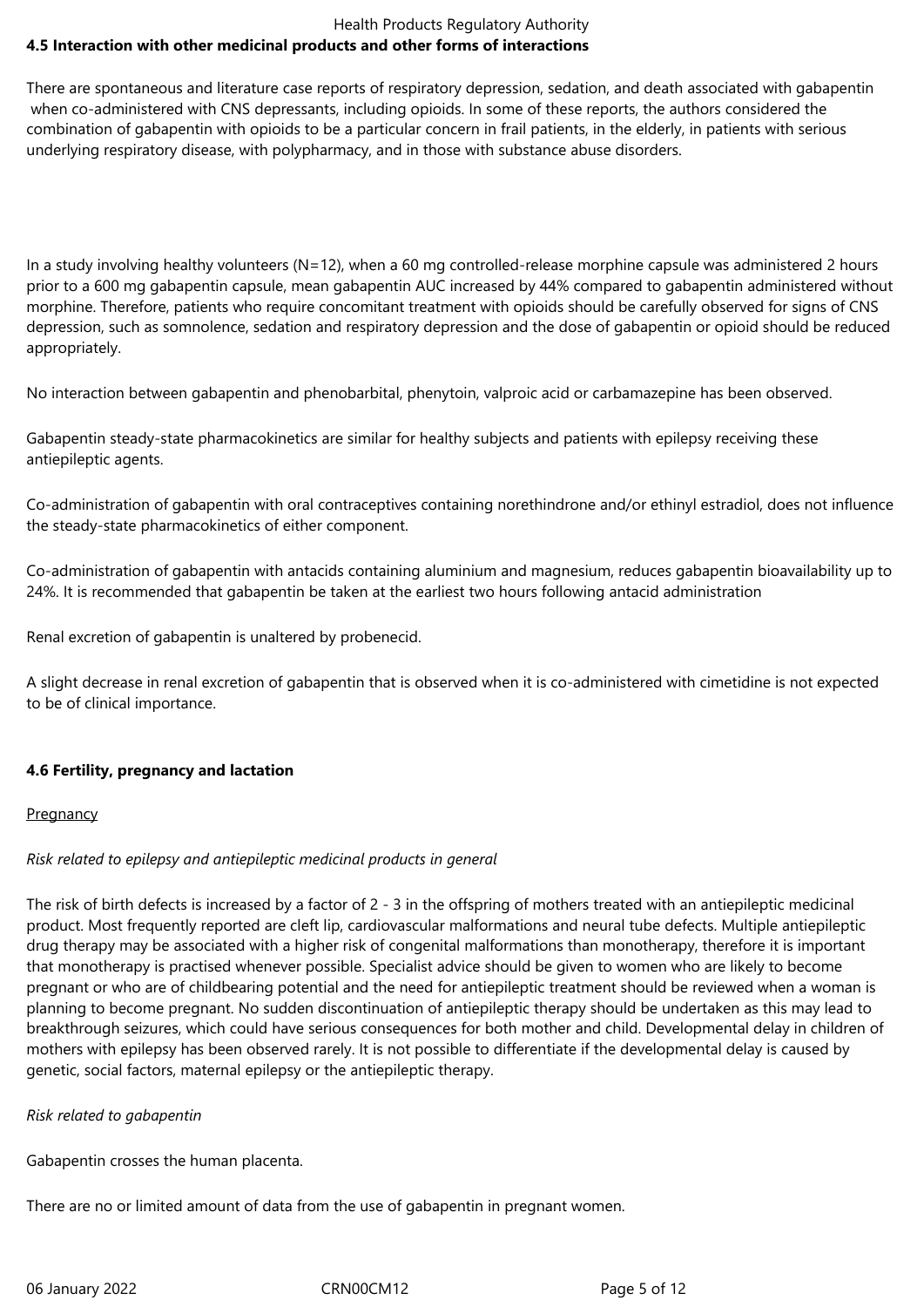Studies in animals have shown reproductive toxicity (see section 5.3). The potential risk for humans is unknown. Gabapentin should not be used during pregnancy unless the potential benefit to the mother clearly outweighs the potential risk to the foetus.

No definite conclusion can be made as to whether gabapentin is causally associated with an increased risk of congenital malformations when taken during pregnancy, because of epilepsy itself and the presence of concomitant antiepileptic medicinal products during each reported pregnancy.

## Breast-feeding

Gabapentin is excreted in human milk. Because the effect on the breast-fed infant is unknown, caution should be exercised when gabapentin is administered to a breast-feeding mother. Gabapentin should be used in breast-feeding mothers only if the benefits clearly outweigh the risks.

## **Fertility**

There is no effect on fertility in animal studies (see section 5.3).

## **4.7 Effects on ability to drive and use machines**

Gabapentin may have minor or moderate influence on the ability to drive and use machines. Gabapentin acts on the central nervous system and may cause drowsiness, dizziness or other related symptoms. Even, if they were only of mild or moderate degree, these undesirable effects could be potentially dangerous in patients driving or operating machinery. This is especially true at the beginning of the treatment and after increase in dose.

## **4.8 Undesirable effects**

The adverse reactions observed during clinical studies conducted in epilepsy (adjunctive and monotherapy) and neuropathic pain have been provided in a single list below by class and frequency: very common (≥ 1/10); common (≥ 1/100 to < 1/10); uncommon (≥ 1/1,000 to < 1/100); rare (≥ 1/10,000 to < 1/1,000); very rare (< 1/10,000). Where an adverse reaction was seen at different frequencies in clinical studies, it was assigned to the highest frequency reported.

Additional reactions reported from post-marketing experience are included as frequency Not known (cannot be estimated from the available data) in italics in the list below.

Within each frequency grouping, undesirable effects are presented in order of decreasing seriousness.

*System organ class Adverse drug reactions*

Infections and infestations Very Common: viral infection Common: pneumonia, respiratory infection, urinary tract infection, infection, otitis media

Blood and lymphatic system disorders Common: leucopenia Not known: *thrombocytopenia* 

Immune system disorders Uncommon: allergic reactions (e.g. urticaria) Not known: *hypersensitivity syndrome (a systemic reaction with a variable presentation that can include fever, rash, hepatitis, lymphadenopathy, eosinophilia, and sometimes other signs and symptoms), anaphylaxis (see section 4.4)* 

Metabolism and nutrition disorders Common: anorexia, increased appetite Uncommon: hyperglycaemia (most often observed in patients with diabetes) Rare: hypoglycaemia (most often observed in patients with diabetes) Not known: *hyponatraemia* 

06 January 2022 CRN00CM12 Page 6 of 12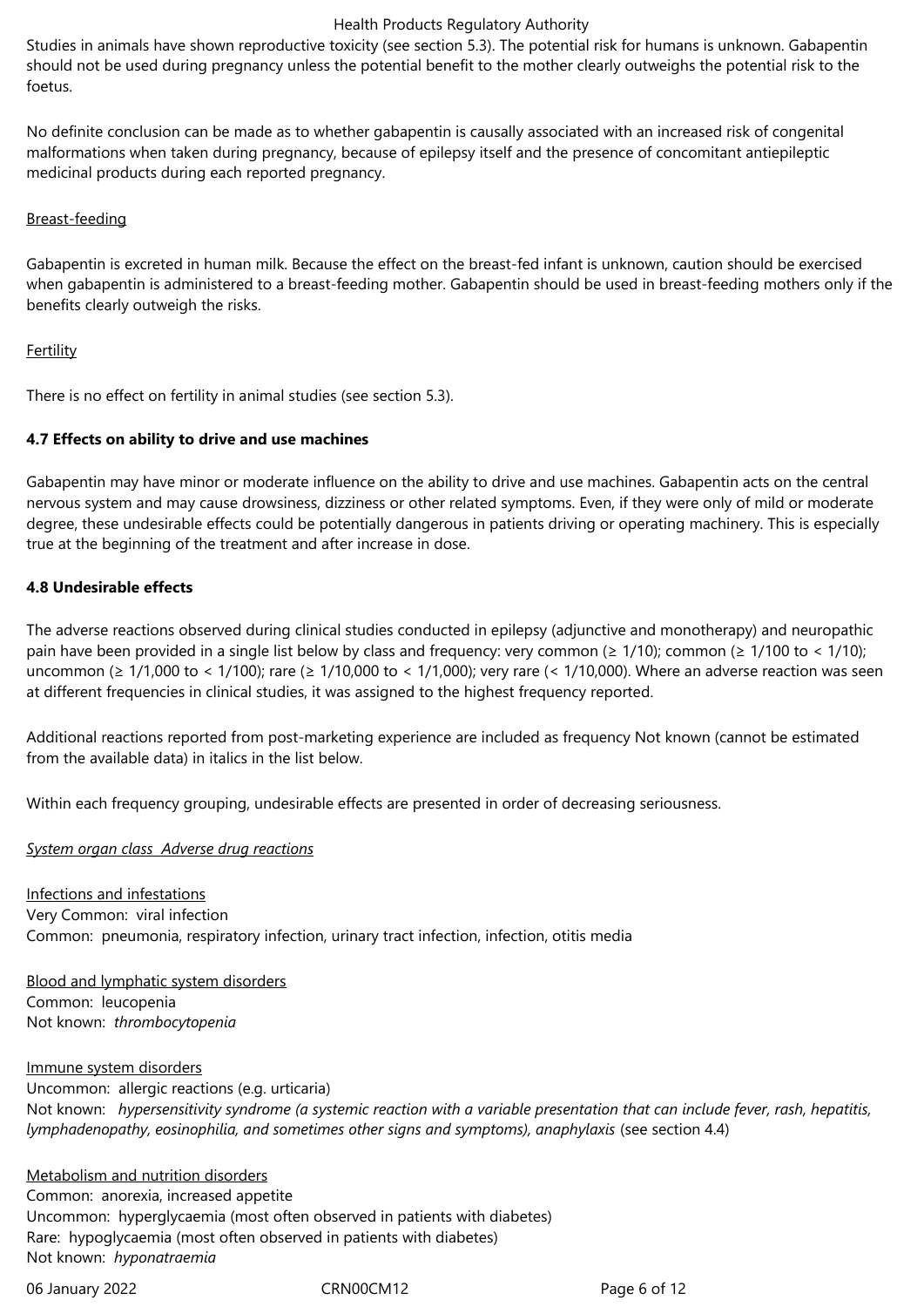Psychiatric disorders Common: hostility, confusion and emotional lability, depression, anxiety, nervousness, thinking abnormal Uncommon: agitation Not known: *hallucinations* 

Nervous system disorders Very Common: somnolence, dizziness, ataxia, Common: convulsions, hyperkinesias, dysarthria, amnesia, tremor, insomnia, headache, sensations such as paraesthesia, hypaesthesia, coordination abnormal, nystagmus, increased, decreased, or absent reflexes Uncommon: hypokinesia, mental impairment Rare: loss of consciousness Not known: *other movement disorders (e.g. choreoathetosis, dyskinesia, dystonia)* 

Eye disorders Common: visual disturbances such as amblyopia, diplopia

Ear and labyrinth disorders Common: vertigo Not known: *tinnitus* 

Cardiac disorders Uncommon: palpitations

Vascular disorders Common: hypertension, vasodilatation

Respiratory, thoracic and mediastinal disorders Common: dyspnoea, bronchitis, pharyngitis, cough, rhinitis Rare: respiratory depression

Gastrointestinal disorders Common: vomiting, nausea, dental abnormalities, gingivitis, diarrhoea, abdominal pain, dyspepsia, constipation, dry mouth or throat, flatulence Uncommon: dysphagia Not known: *pancreatitis* 

Hepatobiliary disorders Not known: *hepatitis, jaundice* 

## Skin and subcutaneous tissue disorders

Common: facial oedema, purpura most often described as bruises resulting from physical trauma, rash, pruritus, acne Not known: Stevens-Johnson syndrome, angioedema, erythema multiforme, alopecia, drug rash with eosinophilia and systemic *symptoms (see section 4.4)*

Musculoskeletal and connective tissue disorders Common: arthralgia, myalgia, back pain, twitching Not known: *rhabdomyolysis, myoclonus* 

Renal and urinary disorders Not known: *acute renal failure, incontinence* 

Reproductive system and breast disorders Common: impotence Not known: *breast hypertrophy, gynaecomastia, sexual dysfunction (including changes in libido, ejaculation disorders and anorgasmia)*

06 January 2022 CRN00CM12 Page 7 of 12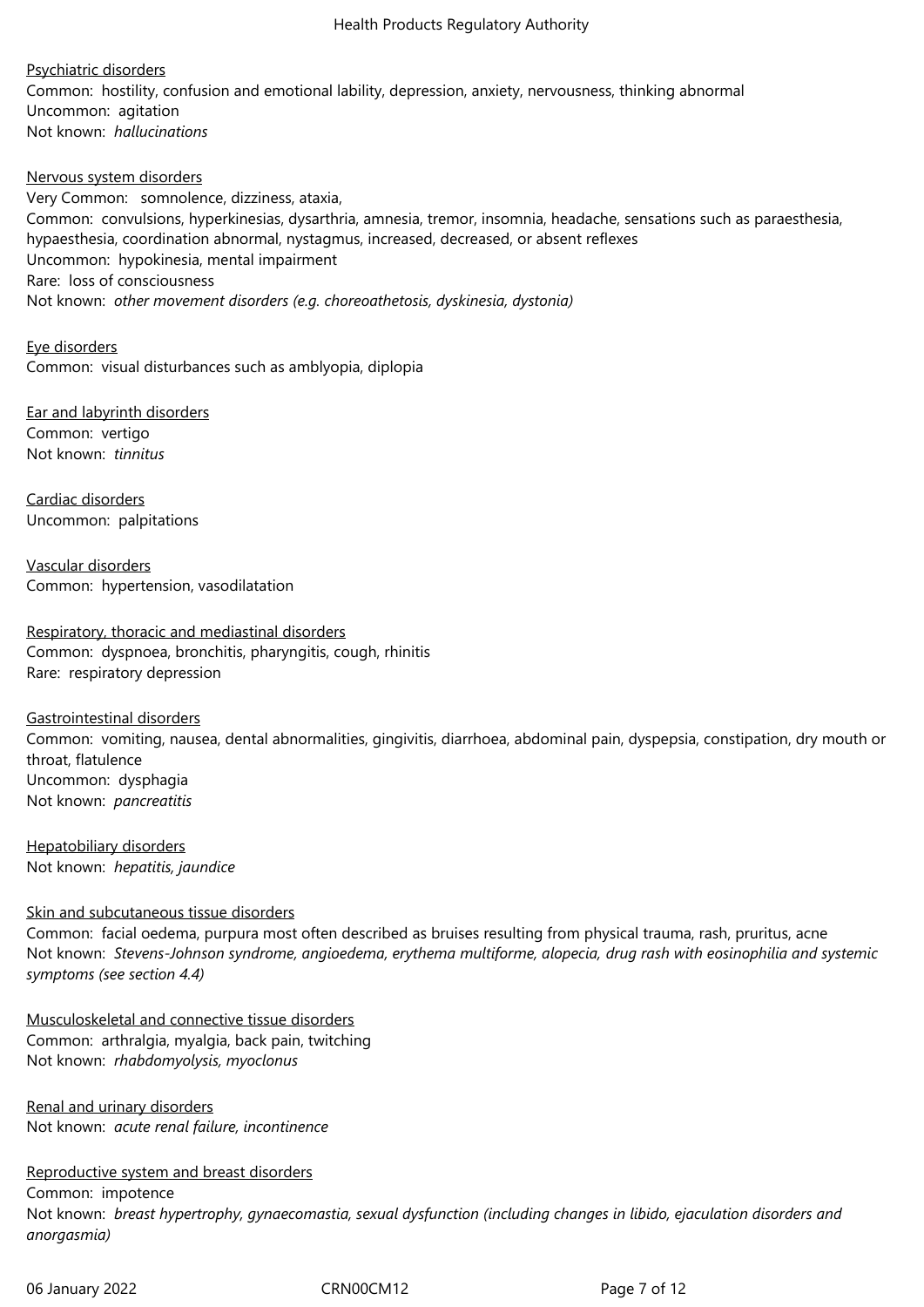General disorders and administration site conditions

Very Common: fatique, fever Common: peripheral oedema, abnormal gait, asthenia, pain, malaise, flu syndrome Uncommon: generalized oedema Not known: *withdrawal reactions (mostly anxiety, insomnia, nausea, pains, sweating), chest pain. Sudden unexplained deaths have been reported where a causal relationship to treatment with gabapentin has not been established.*

## **Investigations**

Common: WBC (white blood cell count) decreased, weight gain Uncommon: elevated liver function tests, SGOT (AST), SGPT (ALT) and bilirubin Not known: *blood creatine phosphokinase increased* 

Injury, poisoning and procedural complications Common: accidental injury, fracture, abrasion Uncommon: fall

Under treatment with gabapentin cases of acute pancreatitis were reported. Causality with gabapentin is unclear (see section 4.4).

In patients on haemodialysis due to end-stage renal failure, myopathy with elevated creatine kinase levels has been reported.

Respiratory tract infections, otitis media, convulsions and bronchitis were reported only in clinical studies in children. Additionally, in clinical studies in children, aggressive behaviour and hyperkinesias were reported commonly.

## Reporting of suspected adverse reactions

Reporting suspected adverse reactions after authorisation of the medicinal product is important. It allows continued monitoring of the benefit/risk balance of the medicinal product. Healthcare professionals are asked to report any suspected adverse reactions via HPRA Pharmacovigilance Website: www.hpra.ie.

# **4.9 Overdose**

Acute, life-threatening toxicity has not been observed with gabapentin overdoses of up to 49 g. Symptoms of the overdoses included dizziness, double vision, slurred speech, drowsiness, loss of consciousness, lethargy and mild diarrhoea. All patients recovered fully with supportive care. Reduced absorption of gabapentin at higher doses may limit drug absorption at the time of overdosing and, hence, minimise toxicity from overdoses.

Overdoses of gabapentin, particularly in combination with other CNS depressant medications, may result in coma.

Although gabapentin can be removed by haemodialysis, based on prior experience it is usually not required. However, in patients with severe renal impairment, haemodialysis may be indicated.

An oral lethal dose of gabapentin was not identified in mice and rats given doses as high as 8000 mg/kg. Signs of acute toxicity in animals included ataxia, laboured breathing, ptosis, hypoactivity, or excitation.

## **5 PHARMACOLOGICAL PROPERTIES**

## **5.1 Pharmacodynamic properties**

Pharmacotherapeutic groups: Other antiepileptics, ATC code: N03AX12

## Mechanism of action

Gabapentin readily enters the brain and prevents seizures in a number of animal models of epilepsy. Gabapentin does not possess affinity for either GABAA or GABAB receptor nor does it alter the metabolism of GABA. It does not bind to other neurotransmitter receptors of the brain and does not interact with sodium channels. Gabapentin binds with high affinity to the α2δ (alpha-2-delta) subunit of voltage-gated calcium channels and it is proposed that binding to the α2δ subunit may be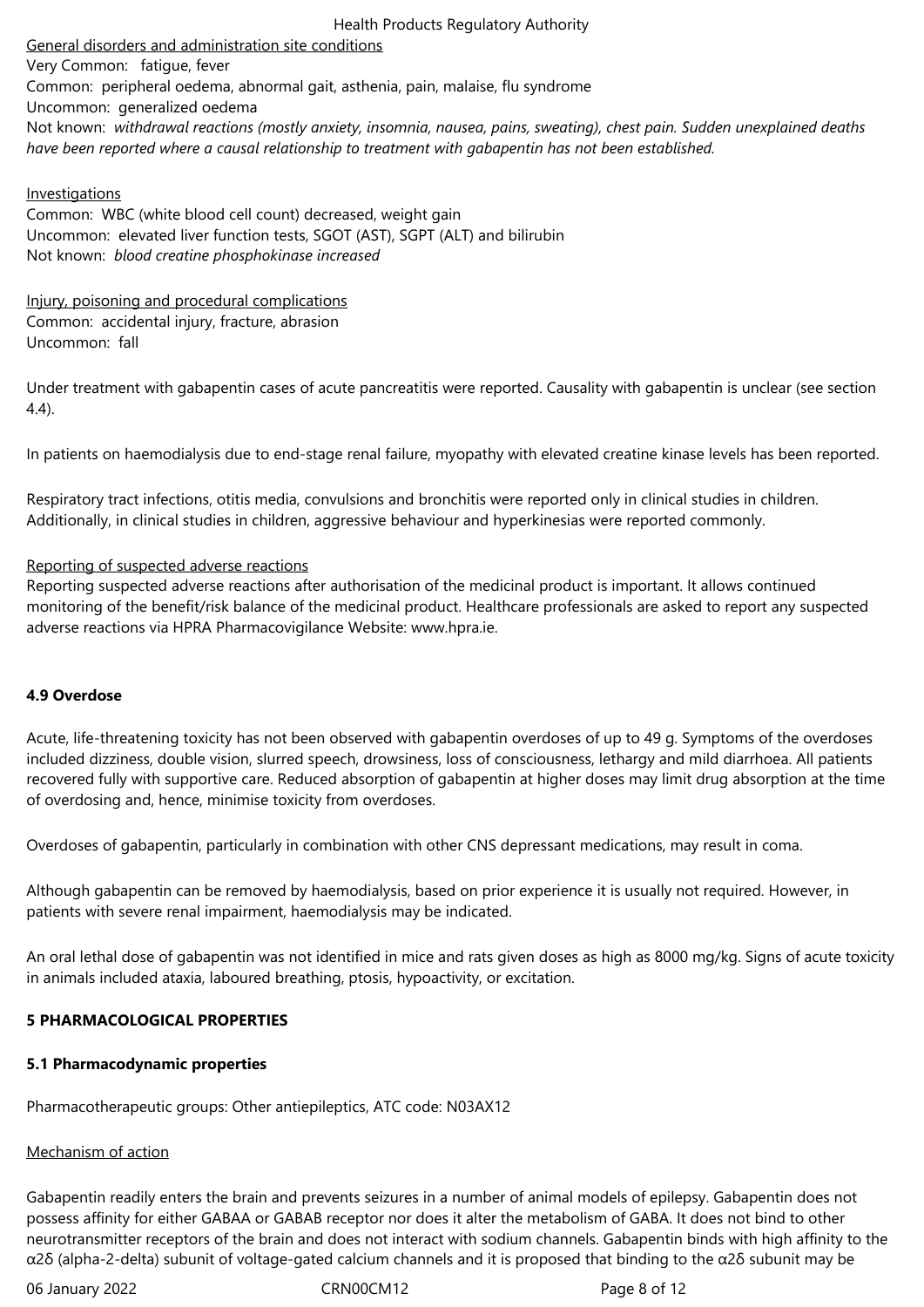involved in gabapentin's anti-seizure effects in animals. Broad panel screening does not suggest any other drug targets other than  $α2δ$ 

Evidence from several pre-clinical models inform that the pharmacological activity of gabapentin may be mediated via binding to  $\alpha$ 2δ through a reduction in release of excitatory neurotransmitters in regions of the central nervous system. Such activity may underlie gabapentin's anti-seizure activity. The relevance of these actions of gabapentin to the anticonvulsant effects in humans remains to be established.

Gabapentin also displays efficacy in several pre-clinical animal pain models. Specific binding of gabapentin to the α2δ subunit is proposed to result in several different actions that may be responsible for analgesic activity in animal models. The analgesic activities of gabapentin may occur in the spinal cord as well as at higher brain centers through interactions with descending pain inhibitory pathways. The relevance of these pre-clinical properties to clinical action in humans is unknown.

## Clinical efficacy and safety

A clinical trial of adjunctive treatment of partial seizures in paediatric subjects, ranging in age from 3 to 12 years, showed a numerical but not statistically significant difference in the 50% responder rate in favour of the gabapentin group compared to placebo. Additional post-hoc analyses of the responder rates by age did not reveal a statistically significant effect of age, either as a continuous or dichotomous variable (age groups 3-5 and 6-12 years). The data from this additional post-hoc analysis are summarised in the table below:

| Response ( $\geq$ 50% Improved) by Treatment and Age MITT* Population |                               |              |         |
|-----------------------------------------------------------------------|-------------------------------|--------------|---------|
| Age Category                                                          | Placebo                       | Gabapentin   | P-Value |
| <6 Years Old                                                          | 4/21 (19.0%)                  | 4/17 (23.5%) | 0.7362  |
| 6 to 12 Years Old                                                     | 17/99 (17.2%)   20/96 (20.8%) |              | 0.5144  |

\*The modified intent to treat population was defined as all patients randomised to study medication who also had evaluable seizure diaries available for 28 days during both the baseline and double-blind phases.

## **5.2 Pharmacokinetic properties**

## Absorption

Following oral administration, peak plasma gabapentin concentrations are observed within 2 to 3 hours. Gabapentin bioavailability (fraction of dose absorbed) tends to decrease with increasing dose. Absolute bioavailability of a 300 mg capsule is approximately 60%. Food, including a high-fat diet, has no clinically significant effect on gabapentin pharmacokinetics.

Gabapentin pharmacokinetics are not affected by repeated administration. Although plasma gabapentin concentrations were generally between 2 μg/ml and 20 μg/ml in clinical studies, such concentrations were not predictive of safety or efficacy. Pharmacokinetic parameters are given in Table 3.

| Table 3                                                |           |           |          |      |          |      |
|--------------------------------------------------------|-----------|-----------|----------|------|----------|------|
| SUMMARY OF GABAPENTIN MEAN (%CV) STEADY-               |           |           |          |      |          |      |
| STATE PHARMACOKINETIC PARAMETERS FOLLOWING EVERY EIGHT |           |           |          |      |          |      |
| <b>HOURS ADMINISTRATION</b>                            |           |           |          |      |          |      |
| Pharmacokinetic                                        | 300 mg    |           | 400 mg   |      | 800 mg   |      |
| parameter                                              | $(N=7)$   |           | $(N=14)$ |      | $(N=14)$ |      |
|                                                        | Mean      | %CV       | Mean     | %CV  | Mean     | %CV  |
| Cmax $(g/mL)$                                          | 4.02      | (24)      | 5.74     | (38) | 8.71     | (29) |
| tmax (hr)                                              | 2.7       | (18)      | 2.1      | (54) | 1.6      | (76) |
| $T1/2$ (hr)                                            | 5.2       | (12)      | 10.8     | (89) | 10.6     | (41) |
| AUC (0-8)                                              | 24.8      |           |          |      | 51.4     |      |
| g hr/mL)                                               |           | (24)      | 34.5     | (34) |          | (27) |
| Ae% (%)                                                | <b>NA</b> | <b>NA</b> | 47.2     | (25) | 34.4     | (37) |
| Cmax = Maximum steady state plasma concentration       |           |           |          |      |          |      |
| $t$ max = Time for Cmax                                |           |           |          |      |          |      |
| $T1/2$ = Elimination half-life                         |           |           |          |      |          |      |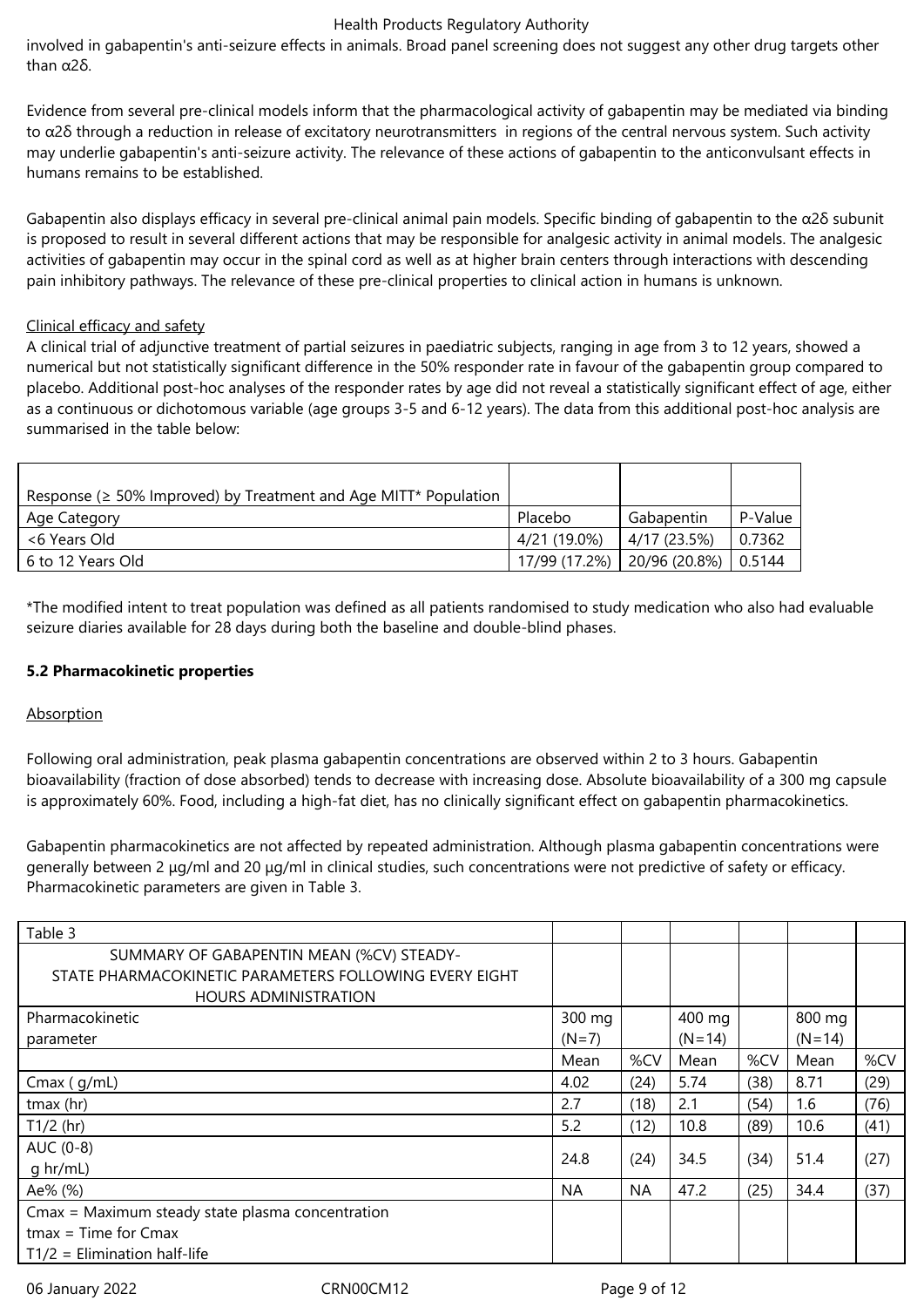| $AUC(0-8)$ = Steady state area under plasma concentration-time curve from |  |  |  |
|---------------------------------------------------------------------------|--|--|--|
| time 0 to 8 hours postdose                                                |  |  |  |
| Ae% = Percent of dose excreted unchanged into the urine from time 0 to 8  |  |  |  |
| hours postdose                                                            |  |  |  |
| $NA = Not available$                                                      |  |  |  |
|                                                                           |  |  |  |

# Distribution

Gabapentin is not bound to plasma proteins and has a volume of distribution equal to 57.7 litres. In patients with epilepsy, gabapentin concentrations in cerebrospinal fluid (CSF) are approximately 20% of corresponding steady-state trough plasma concentrations. Gabapentin is present in the breast milk of breast-feeding women.

## Biotransformation

There is no evidence of gabapentin metabolism in humans. Gabapentin does not induce hepatic mixed function oxidase enzymes responsible for drug metabolism.

## Elimination

Gabapentin is eliminated unchanged solely by renal excretion. The elimination half-life of gabapentin is independent of dose and averages 5to 7 hours.

In elderly patients, and in patients with impaired renal function, gabapentin plasma clearance is reduced. Gabapentin elimination-rate constant, plasma clearance, and renal clearance are directly proportional to creatinine clearance. Gabapentin is removed from plasma by haemodialysis. Dosage adjustment in patients with compromised renal function or undergoing haemodialysis is recommended (see section 4.2).

Gabapentin pharmacokinetics in children were determined in 50 healthy subjects between the ages of 1 month and 12 years. In general, plasma gabapentin concentrations in children > 5 years of age are similar to those in adults when dosed on a mg/kg basis.

In a pharmacokinetic study in 24 healthy paediatric subjects aged between 1 month and 48 months, an approximately 30% lower exposure (AUC), lower Cmax and higher clearance per body weight have been observed in comparison to available reported data in children older than 5 years.

## Linearity/non-linearity

Gabapentin bioavailability (fraction of dose absorbed) decreases with increasing dose which imparts non-linearity to pharmacokinetic parameters which include the bioavailability parameter (F) e.g. Ae%, CL/F, Vd/F. Elimination pharmacokinetics (pharmacokinetic parameters which do not include F such as CLr and T1/2), are best described by linear pharmacokinetics. Steady state plasma gabapentin concentrations are predictable from single-dose data.

## **5.3 Preclinical safety data**

## **Carcinogenesis**

Gabapentin was given in the diet to mice at 200, 600, and 2000 mg/kg/day and to rats at 250, 1000, and 2000 mg/kg/day for two years. A statistically significant increase in the incidence of pancreatic acinar cell tumours was found only in male rats at the highest dose. Peak plasma drug concentrations in rats at 2000 mg/kg/day are 10 times higher than plasma concentrations in humans given 3600 mg/day. The pancreatic acinar cell tumours in male rats are low-grade malignancies, did not affect survival, did not metastasise or invade surrounding tissue, and were similar to those seen in concurrent controls. The relevance of these pancreatic acinar cell tumours in male rats to carcinogenic risk in humans is unclear.

## **Mutagenesis**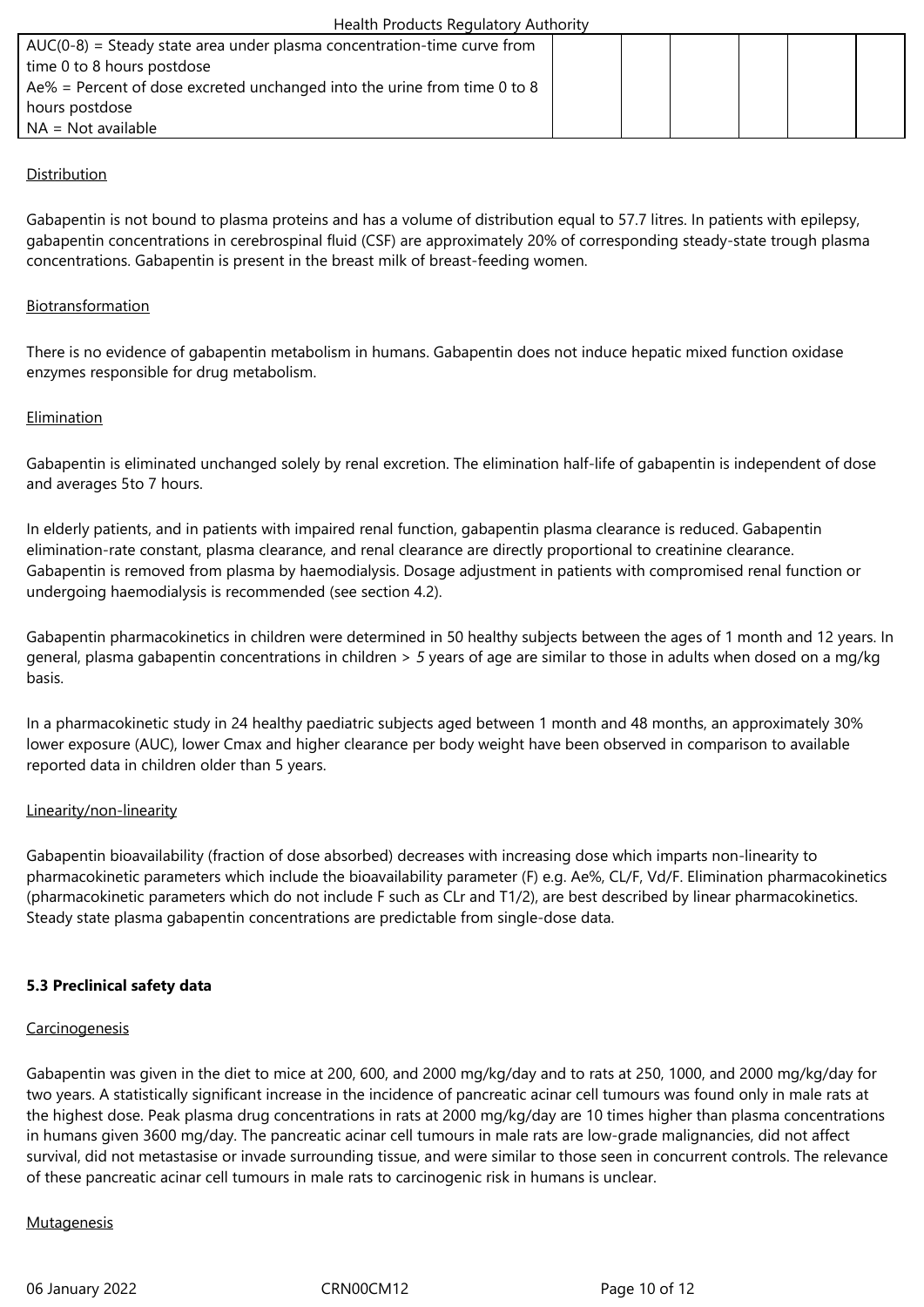Gabapentin demonstrated no genotoxic potential. It was not mutagenic *in vitro* in standard assays using bacterial or mammalian cells. Gabapentin did not induce structural chromosome aberrations in mammalian cells *in vitro or in vivo*, and did not induce micronucleus formation in the bone marrow of hamsters.

## Impairment of fertility

No adverse effects on fertility or reproduction were observed in rats at doses up to 2000 mg/kg (approximately five times the maximum daily human dose on a mg/m<sup>2</sup> of body surface area basis).

# **Teratogenesis**

Gabapentin did not increase the incidence of malformations, compared to controls, in the offspring of mice, rats, or rabbits at doses up to 50, 30 and 25 times respectively, the daily human dose of 3600 mg, (four, five or eight times, respectively, the human daily dose on a mg/m<sup>2</sup> basis).

Gabapentin induced delayed ossification in the skull, vertebrae, forelimbs, and hindlimbs in rodents, indicative of foetal growth retardation. These effects occurred when pregnant mice received oral doses of 1000 or 3000 mg/kg/day during organogenesis and in rats given 2000 mg/kg prior to and during mating and throughout gestation. These doses are approximately 1 to 5times the human dose of 3600 mg on a mg/m<sup>2</sup> basis.

No effects were observed in pregnant mice given 500 mg/kg/day (approximately 1/2 of the daily human dose on a mg/m<sup>2</sup> basis).

An increased incidence of hydroureter and/or hydronephrosis was observed in rats given 2000 mg/kg/day in a fertility and general reproduction study, 1500 mg/kg/day in a teratology study, and 500, 1000, and 2000 mg/kg/day in a perinatal and postnatal study. The significance of these findings is unknown, but they have been associated with delayed development. These doses are also approximately 1 to 5 times the human dose of 3600 mg on a mg/m<sup>2</sup> basis.

In a teratology study in rabbits, an increased incidence of post-implantation foetal loss, occurred in pregnant rabbits given 60, 300, and 1500 mg/kg/day during organogenesis. These doses are approximately 0,3 to 8 times the daily human dose of 3600 mg on a mg/m<sup>2</sup> basis. The margins of safety are insufficient to rule out the risk of these effects in humans.

# **6 PHARMACEUTICAL PARTICULARS**

# **6.1 List of excipients**

Capsule contents: Talc Pregelatinised (maize) starch Capsule cap / body: Gelatin Black iron oxide (E172) Titanium dioxide (E171) Printing ink: Shellac Black iron oxide (E172) Propylene glycol

# **6.2 Incompatibilities**

Not applicable.

## **6.3 Shelf life**

2years.